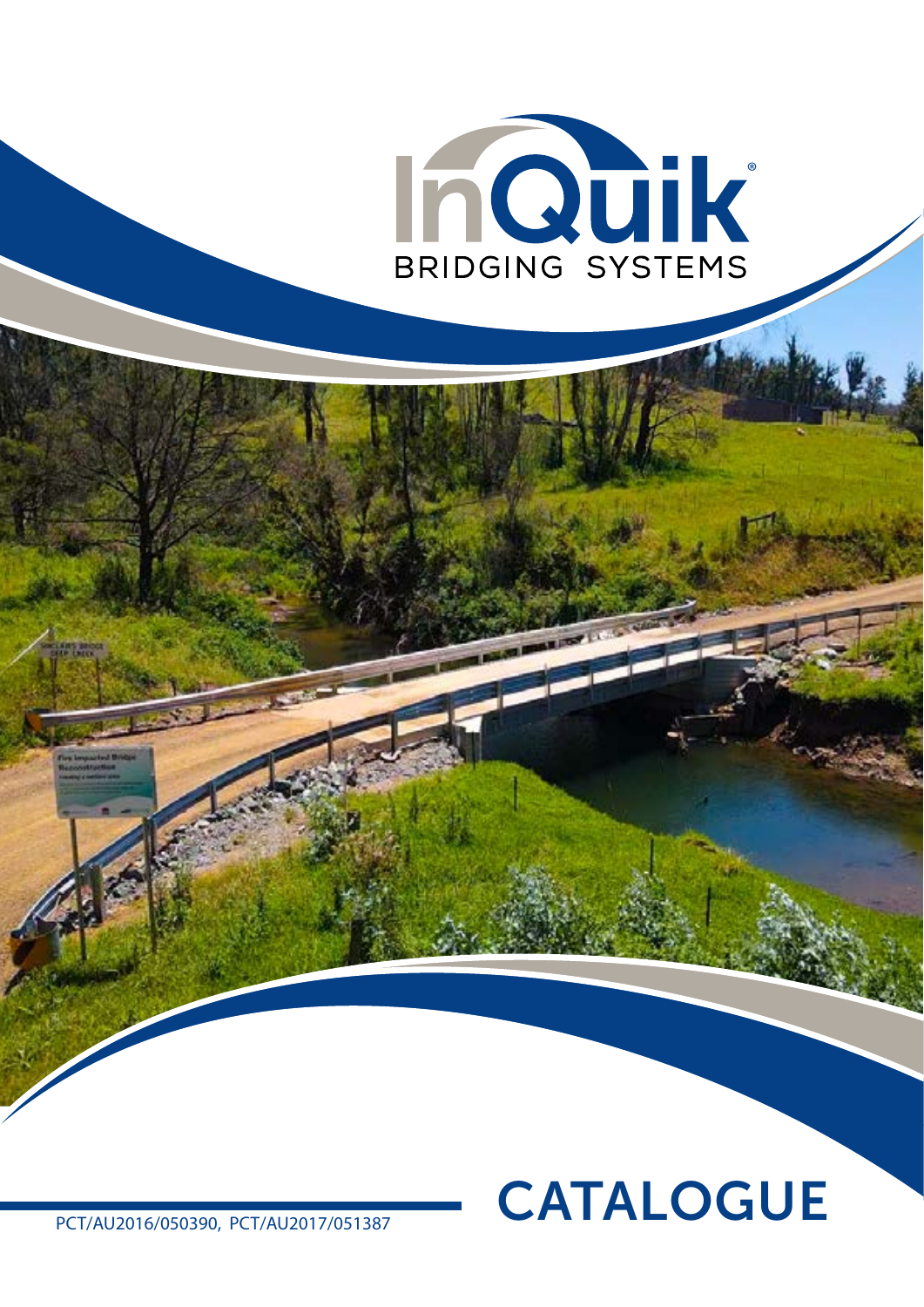

## **Contents**

#### The InQuik Bridge

InQuik Integral Bridge **InQuik Integral Bridge Featu** Deck Dimensions Bridge Width Ranges IQ700 and IQ1000 Load Rati Formwork Cladding Material **Kerb and Barrier Options Optional Features** 

#### **Bridge Abutment/Wing Wall**

Abutment Options & Feature Wing Wall Options & Feature **Foundations** 

#### **Multi-Span Bridges & Structure**

**InQuik HM32 Bridge** 

**InQuik CR370 Bridge** 

### **Custom Design Features**

#### **Sample Orders**

12.1m Dual-Lane Integral Bri 13.7m Dual-Lane Integral Bri 37.5m 3-Span Dual-Lane Ser 6.4m Single Lane CR370 Brid

#### **InQuik Bridge Timeline**

4

#### Bridge Range

|                             | 5         |
|-----------------------------|-----------|
|                             | 6         |
| <b>ures &amp; Benefits</b>  | 6         |
|                             | 7         |
|                             | 8         |
| <b>ing &amp; Deck Spans</b> | 8         |
| ıl                          | 9         |
|                             | 10        |
|                             | 10        |
| l                           | <u>11</u> |
| es                          | 12        |
| es                          | 12        |
|                             | 13        |
| <b>ures</b>                 | 14        |
|                             | 15        |
|                             | 16        |
|                             | 17        |
|                             | 18        |
| idge                        | 18        |
| idge                        | 19        |
| mi Integral Bridge          | 20        |
| dge                         | 21        |
|                             | 22        |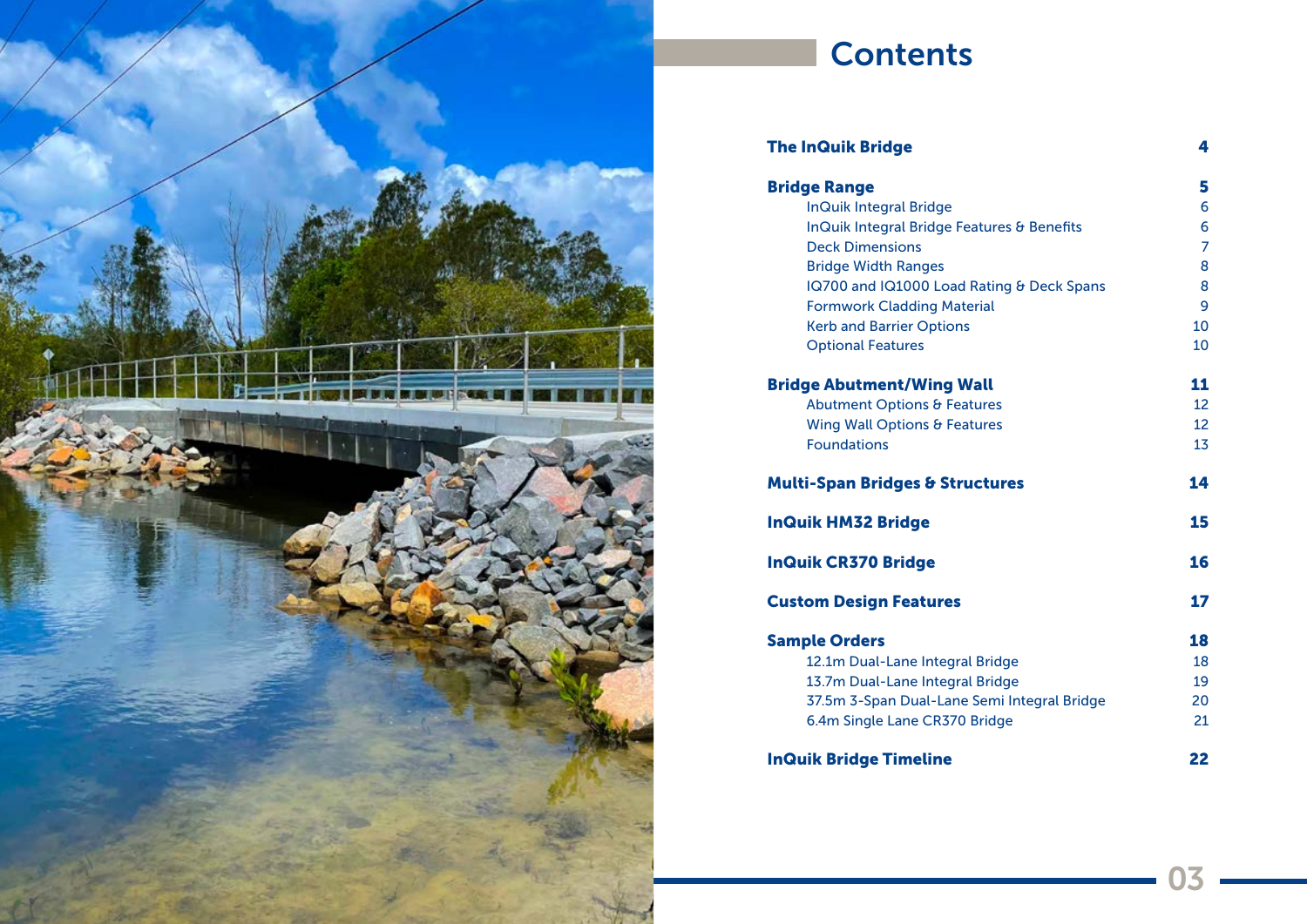

## The InQuik Bridge **Range Range Range Range**

The InQuik® bridge is a semi-modular system, where the integrated steel formwork and reinforcing components are prefabricated off-site, then completed when concrete is poured on-site to form a single homogeneous mass.

The bridge panels are self-supporting and the formwork is aesthetic and sacrificial, so beneath the steel form is a conventional in-situ poured reinforced concrete bridge, with all the benefits that provides. The InQuik product range includes abutments, wing walls, headstocks, blade piers and deck panels.

• No temporary formwork supports needed.

• Bridge construction occurs from above, with minimal need to work under the bridge, improving worker safety and reducing environmental impact.

• The semi-modular deck panels are placed side-by-side to give the desired bridge width, then concrete is poured to create a homogeneous slab.

• Can create multi-span bridge structures with pier/headstock components.

• The InQuik bridge structure is designed for a minimum 100-year service life.

• InQuik abutments, wing walls, headstocks and blade piers are constructed using a similar semi-modular method as the deck.

• Single span lengths range between 6.1- 18.5m, with engineering certified by SMEC Australia Pty Ltd (SMEC) to the Australian Standards, AS5100 (2017) Bridge Design requirements.

• Reduced long-term maintenance requirements than precast through eliminating longitudinal deck joints, and the integral design also removes tiedowns and bearings.

#### Key Features

#### Installation process for an InQuik bridge:









Pour concrete into Deck Panels

## INQUIK BRIDGE RANGE



| <b>Product</b>                | <b>CR370</b>                    | <b>HM32</b>                      | <b>IQ700</b>                        | <b>IQ1000</b>                             |
|-------------------------------|---------------------------------|----------------------------------|-------------------------------------|-------------------------------------------|
| <b>Description</b>            | <b>Culvert</b><br>Replacement   | <b>Narrow</b><br><b>Crossing</b> | <b>Standard</b><br>700-deep<br>deck | <b>Standard</b><br>1000-dee<br>deck       |
|                               | 6.4                             | 6.1                              | 6.1                                 | 16.1                                      |
| Span                          |                                 | 9.1                              | 9.1                                 | 18.5                                      |
| (metres)                      |                                 | 12.1                             | 12.1                                |                                           |
|                               |                                 |                                  | 13.7                                |                                           |
|                               | 4.84<br>(5.43 with<br>spacer)   | 3.2                              | 4.84<br>(5.43 with<br>spacer)       | 4.84<br>(5.43 with<br>spacer)             |
| Standard<br>Width<br>(metres) | 7.24<br>(8.42 with<br>spacers)  |                                  | 7.24<br>(8.42 with<br>spacers)      | 7.24<br>(8.42 with<br>spacers)            |
|                               | 9.64<br>(11.41 with<br>spacers) |                                  | 9.64<br>(11.41 with<br>spacers)     | 9.64<br>$(11.41 \text{ wit})$<br>spacers) |
| Load<br>Ratings               | SM1600                          | <b>T44</b><br>(68t)              | <b>T44</b><br>$(68t)$ or<br>SM1600  | T44<br>$(68t)$ or<br>SM1600               |
| Deck Depth<br>(mm)            | 370                             | 700                              | 700                                 | 1020                                      |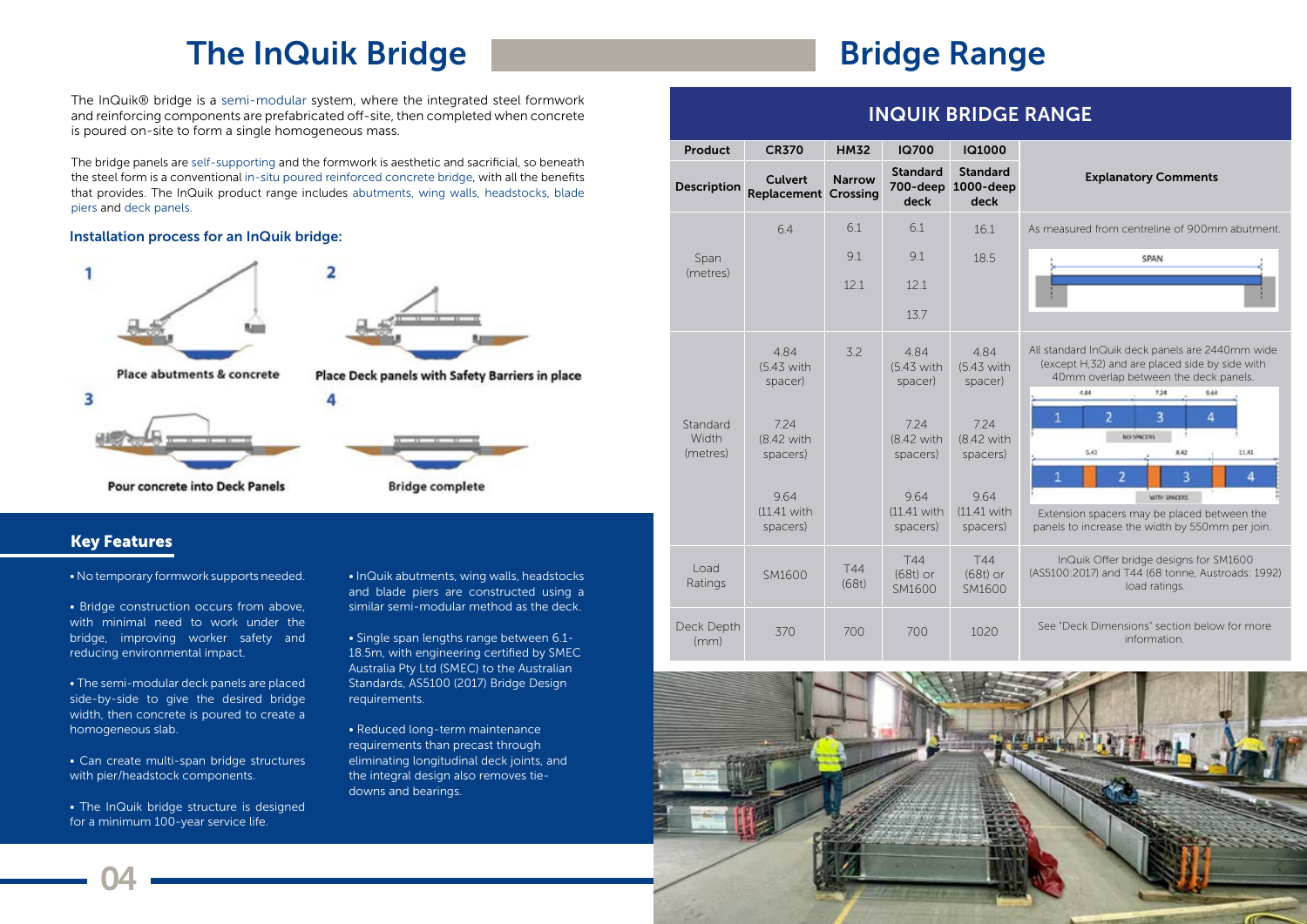#### InQuik Integral Bridge

Design for a single-lane InQuik integral bridge, showing deck-abutment tie-bar detail.

#### InQuik Integral Bridge Features & Benefits

Though the InQuik system can be simplysupported on bearings, a major benefit of pouring the concrete fully on-site is that it allows the construction of a fully integral bridge, where the bridge deck and top of the abutments are cast at the same time to make an integrated concrete structure. This results in a very strong and stable structure, providing greater damage resistance to flooding and earthquake events, and eliminates the need for bearings and tie-downs (and the associated long-term maintenance requirements).

For an integral bridge, the formwork is removed from the abutment backwall rebate, and the end beams of the deck panels. On-site, additional tie-bars are placed to connect the decks and the abutments.

#### Deck Dimensions

All standard InQuik deck panels are 2440mm-wide, and are placed side-by-side with ~40mm overlap between the deck panels (eg: a bridge that is 2 panels wide would therefore be 4.84m in width). The top deck slab is 200mm deep, and the center deck formwork is stiffened by 40mm-deep corrugations.

The CR370 bridge (suitable for culvert replacements) has 6.4m-long deck panels with a total depth of 370mm.

Deck panels for the HM32 bridge (used for narrow crossings) are 3200mm-wide and only need 1 panel. Spans are 6.1, 9.1 and 12.1m in length. These deck panels have a total depth of 700mm.



The 6.1-13.7m long standard IQ700 deck panels have a total depth of 700mm, while the 16.1 and 18.5m IQ1000 panels have a total depth of 1020mm.

Note that the deck effective spans are defined from the centreline of the standard 900mmwide abutments (thus, the clear span is 900mm less than the effective span). In all corrosion classification environments up to B1, InQuik bridges are designed to use 40 MPa concrete, except for the 13.7m deck panel, which needs 50 MPa concrete unless otherwise approved.

B2 classification environments require 50 MPa concrete for all spans.

| <b>FEATURES</b>                                           | <b>BENEFITS</b>                                                        |  |
|-----------------------------------------------------------|------------------------------------------------------------------------|--|
| Pre-engineered, pre-certified,<br>pre-fabricated          | Simple and fast on-site installation                                   |  |
| No bearings, tie-downs or joints                          | No long-term structural maintenance over 100-year<br>design life       |  |
| Pre-fabricated components<br>with concrete poured on-site | Reduced WHS risk, reduced trades, reduced<br>installation time on-site |  |
| Lightweight components                                    | Reduced WHS risk, small local cranage, ease of<br>transportation       |  |
| No joints in structure                                    | No joints to allow salt and water ingress                              |  |
| Self-supporting modular<br>structure                      | No temporary supports required                                         |  |
| Faster, simpler, safer with no<br>maintenance             | Reduced project costs & reduced 'whole of life' costs                  |  |

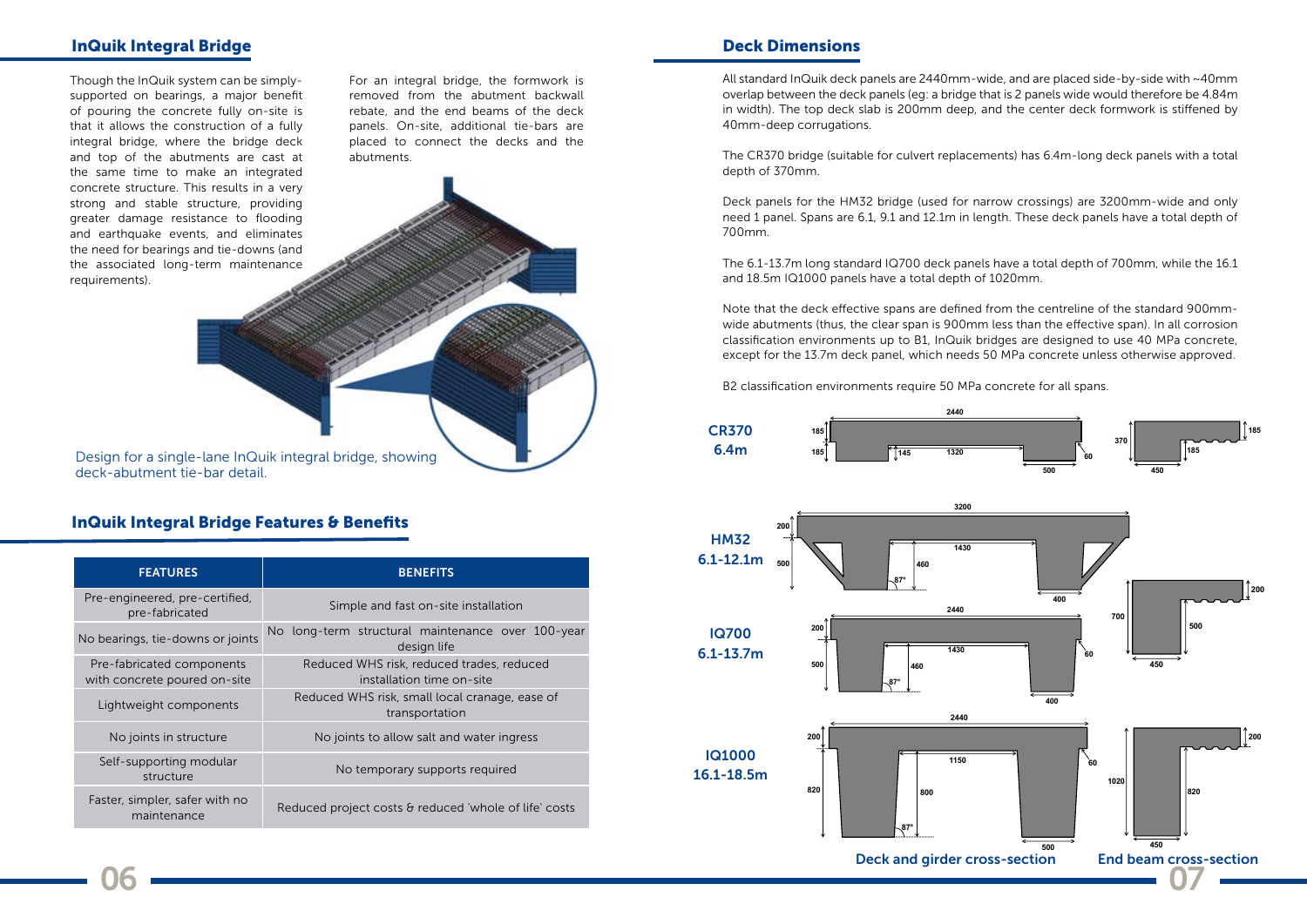

#### IQ700 and IQ1000 Load Rating & Deck Spans

The deck formwork is a permanent fixture and remains in place, providing a protective barrier for the concrete against corrosive influences from the environment that can cause concrete degradation. There are three options for the deck formwork cladding: Weathering Steel, Magnelis®, and Stainless Steel, which each have different corrosion behaviour. The most suitable cladding component would be selected based on its corrosion performance in each bridges' specific environment. Other materials would require a special order.

#### Formwork Cladding Material

**BLUESCOPE** REDCOR® **WEATHERING STEEL** REDCOR® weathering steel is a high strength formwork cladding material that develops a stable oxide layer on the surface of the steel, known as the 'patina'. When used in the appropriate environment, the patina enhances the corrosion resistance of the steel compared to conventional uncoated steels, effectively 'weathering' the steel in a natural way. Once fully formed and weathered the appearance is usually dark brown to a purple colour that nicely blends with the environment. Weathering steel has been used since the 1930s in railway coal wagons, bridges, facades, and many architectural features such as sculptures and landscaping. When designed and detailed correctly, considering the environmental factors that govern its use, it has exhibited enhanced corrosion resistance. This means REDCOR® weathering steel formwork cladding may be used without the need for protective coating systems, significantly reducing both initial fabrication and ongoing lifetime maintenance costs. **MAGNELIS®** (STANDARD FOR INQUIK) Magnelis® is a proprietary product which is steel coated with an alloy of zinc, aluminium and magnesium. This coating has been shown to have far superior corrosion resistance properties to zinc galvanised steel, particularly in salty environments. Due to the high corrosion resistance, less material is needed to coat the steel, and it achieves a superior result. In a marine environment, the coating loses ~0.3 µm/year in thickness. Magnelis® is the only metallic coating product certified for use in a C5 environment. STAINLESS STEEL For bridge projects where aesthetics is important in the long-term, and/or the bridge is to be constructed in a highly corrosive environment (eg: tropical, industrial, etc.), stainless steel cladding can be used, which has extreme resistance to corrosion. For 316 grade stainless steel, the estimated time for pitting to penetrate 1 mm is 260 years in a marine environment (the steel cladding is 3mm thick), implying the formwork is likely to outlast the bridge structure.

08 — — — 09



The InQuik deck panels have been designed to satisfy the load rating criteria for both T44/68t B-Double (Austroads, 1992), and SM1600 (AS5100, 2017) design codes.

The 6.1-9.1m spans have the same design for both load ratings, and the 12.1-18.5m spans have a heavier reinforcing design for the SM1600 rating.

The simply-supported deck design is 0.3-0.5t heavier than the integral design.

| SPAN (m) | <b>LOAD RATING</b> | <b>MASS</b><br>(INTEGRAL) (t) | <b>APPROX. CONCRETE</b><br>VOLUME (m <sup>3</sup> ) |
|----------|--------------------|-------------------------------|-----------------------------------------------------|
| 6.1      | SM1600             | 2.1                           | 6.1                                                 |
| 9.1      | SM1600             | 3.0                           | 8.9                                                 |
| 12.1     | T44                | 3.9                           |                                                     |
|          | SM1600             | 4.4                           | 11.7                                                |
| 13.7     | T44                | 5.3                           | 13.2                                                |
|          | SM1600             | 5.8                           |                                                     |
| 16.1     | T44                | 8.6                           | 23.3                                                |
|          | SM1600             | 9.4                           |                                                     |
| 18.5     | T44                | 9.8                           | 26.6                                                |
|          | SM1600             | 10.8                          |                                                     |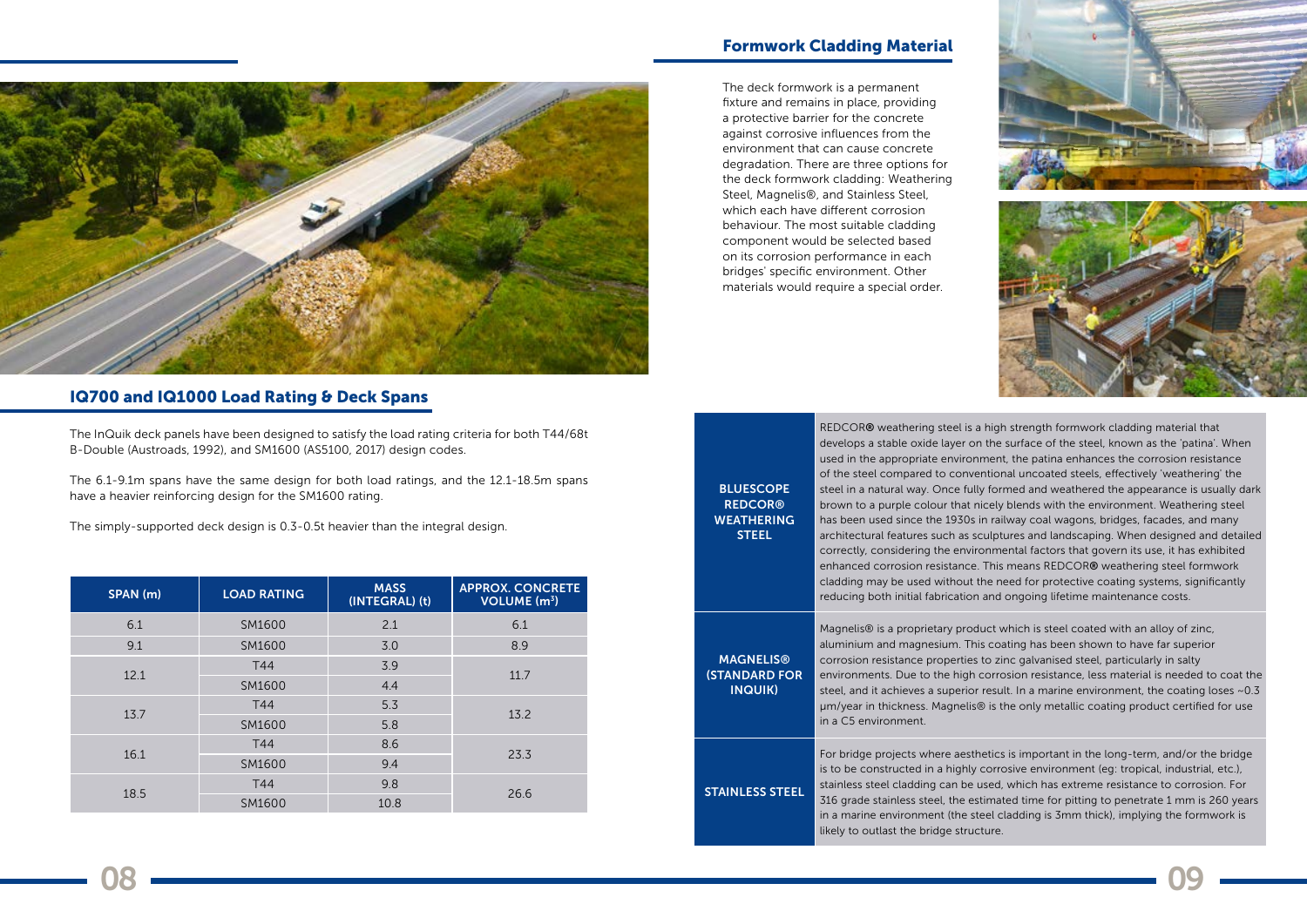

#### Kerb and Barrier Options

Standard InQuik bridges have a flat site or a castellated kerb. Standard kerb design is 150mm high, with a width of 200mm.

Custom designs requiring a wider kerb can be accommodated if required.

Appropriate fixings and connections for barriers can also be included in the deck design, with a standard barrier design available for side and top-mounted low performance barriers.

The InQuik system is certified for low, regular and medium performance barriers, and can accommodate a customised connection system as required.

Standard InQuik bridges include low performance Thrie-beam or regular performance TMRstyle barrier

## Bridge Abutment/ Wing Wall

The InQuik abutment length is determined by the width of the bridge.

The abutment height (to the deck shelf) is determined by the site conditions.

The size and type of foundation drives the pile openings in the abutment.

InQuik prefer to work with standard designs where possible to optimise design and manufacturing processes. However, bridges do have variable site-specific needs, and so we offer non-standard premium features as well. If a project requires any features or dimensions not listed below, we may be able to provide for them in the design as well.

| <b>PRODUCT</b>                                    |                                                                                                                                                                                        |
|---------------------------------------------------|----------------------------------------------------------------------------------------------------------------------------------------------------------------------------------------|
| <b>STANDARD</b><br><b>FEATURES</b>                | · Default height 1200mm (standard I<br>to the underside of the deck<br>• Lengths are driven by the standard<br>· Thickness 900mm or 1200mm (the<br>an approach slab will determine the |
| <b>NON-</b><br><b>STANDARD</b><br><b>FEATURES</b> | • Crossfalls are typically built into the<br>· One-way crossfall on a single lane<br>• Non-standard abutment heights                                                                   |
| <b>PRODUCT</b>                                    |                                                                                                                                                                                        |
| <b>STANDARD</b><br><b>FEATURES</b>                | • Length: 2.7m<br>• Height = abutment height + depth<br>• Angle: 45° or 90°<br>· Square profile<br>· Symmetrical layout                                                                |
| <b>NON-</b><br><b>STANDARD</b><br><b>FEATURES</b> | • 450mm wide (if needed for structu<br>• Tapered profile<br>· Non-symmetrical layout                                                                                                   |
| <b>PRODUCT</b>                                    | F                                                                                                                                                                                      |
| <b>STANDARD</b><br><b>FEATURES</b>                | · Driven steel piles (H-piles or Circul<br>· Concrete piles (driven or bored) at<br>• Mass pour or strip footing                                                                       |
| <b>NON-</b><br><b>STANDARD</b><br><b>FEATURES</b> | · Pile spacings must be multiples of                                                                                                                                                   |

- 
- 
- 

| <b>BARRIER STYLE</b>       | <b>PERFORMANCE</b><br><b>RATING</b>                            | <b>KERB FORMAT</b>               |  |
|----------------------------|----------------------------------------------------------------|----------------------------------|--|
| Thrie-beam                 | Side-mounted or<br>top-mounted<br>Standard bridge<br>guardrail | Flat side (no kerb)              |  |
| TMR-style steel<br>barrier | Regular<br>performance                                         | Castellated kerb<br>(400mm wide) |  |
| RMS-style steel<br>barrier | Regular<br>performance                                         | Castellated kerb<br>(350mm wide) |  |
| Concrete                   | Regular<br>performance                                         | Flat side (no kerb)              |  |

#### **ABUTMENT**

- heights available 1200mm, 1800mm & 2400mm),
- deck widths
- e size of the foundations and/or requirement for required thickness)
- e abutment shelf bridge can be incorporated into the blinding layer

#### **VING WALLS**

- of deck panel
- ral reasons)

#### **OUNDATIONS**

- lar Hollow Sections) at 1.6m maximum spacings 3.2m spacings
- 1.6m due to the internal structure of the abutment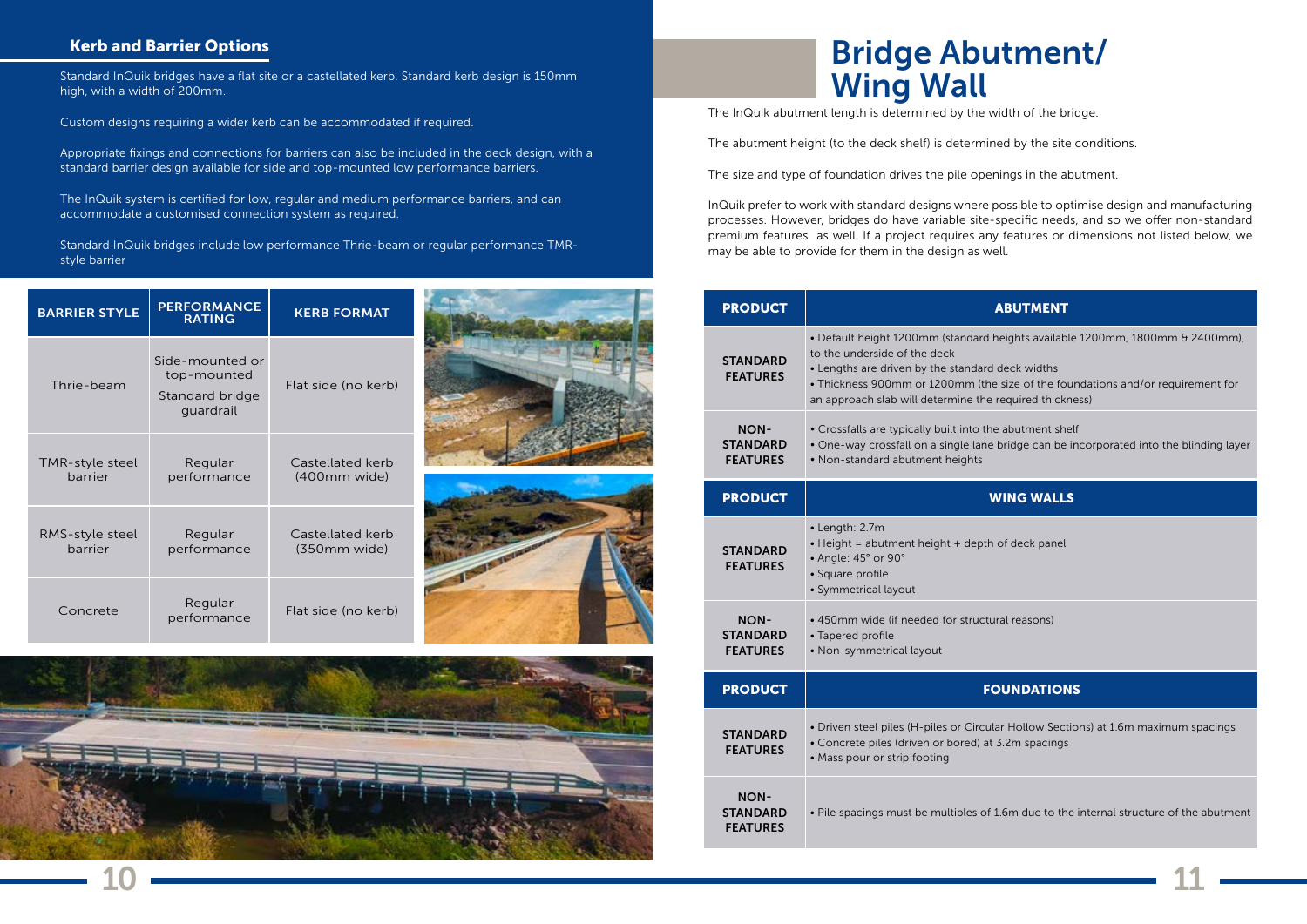

#### Abutment Options & Features

#### Wing Wall Options & Features

Where a barrier is required to attach to a guardrail, 45 degree wing walls are recommended practice. If a 90 degree wing wall is required, barriers will need to be customised to align with the wing walls.

The InQuik abutments are suitable for all major bridge foundation types. The best foundation for a particular bridge will depend on site-specific conditions (consult your engineer), and the foundation type affects the abutment design parameters:

- Driven steel H-piles have a maximum spacing of 1.6m.
- Bored or precast concrete piles, and screw piles, have a maximum spacing of 3.2m.

The standard InQuik abutment height starts at 1.2m and increases ub 0.4m increments (1.6m, 2.0m & 2.4m). If a height is greater than this is required, a thicker blinding slab can be used. Higher abutments can be made as a custom design.





#### Foundations

A standard InQuik abutment is 900mm-wide with a flat deck shelf. Certain projects may require a cross-fall, which depending on the width of the bridge and the size of the crossfall, could be incorporated into the blinding layer (for a one-way crossfall), formed on-site by mounding up deck concrete (for crowned crossfall), or incorporated into the abutment shelf.

If an approach slab is required, a 300mm-wide pocket is incorporated into the abutment, so that the approach slab can be placed on top. For integral bridges this increases the abutment thickness to 1200mm.

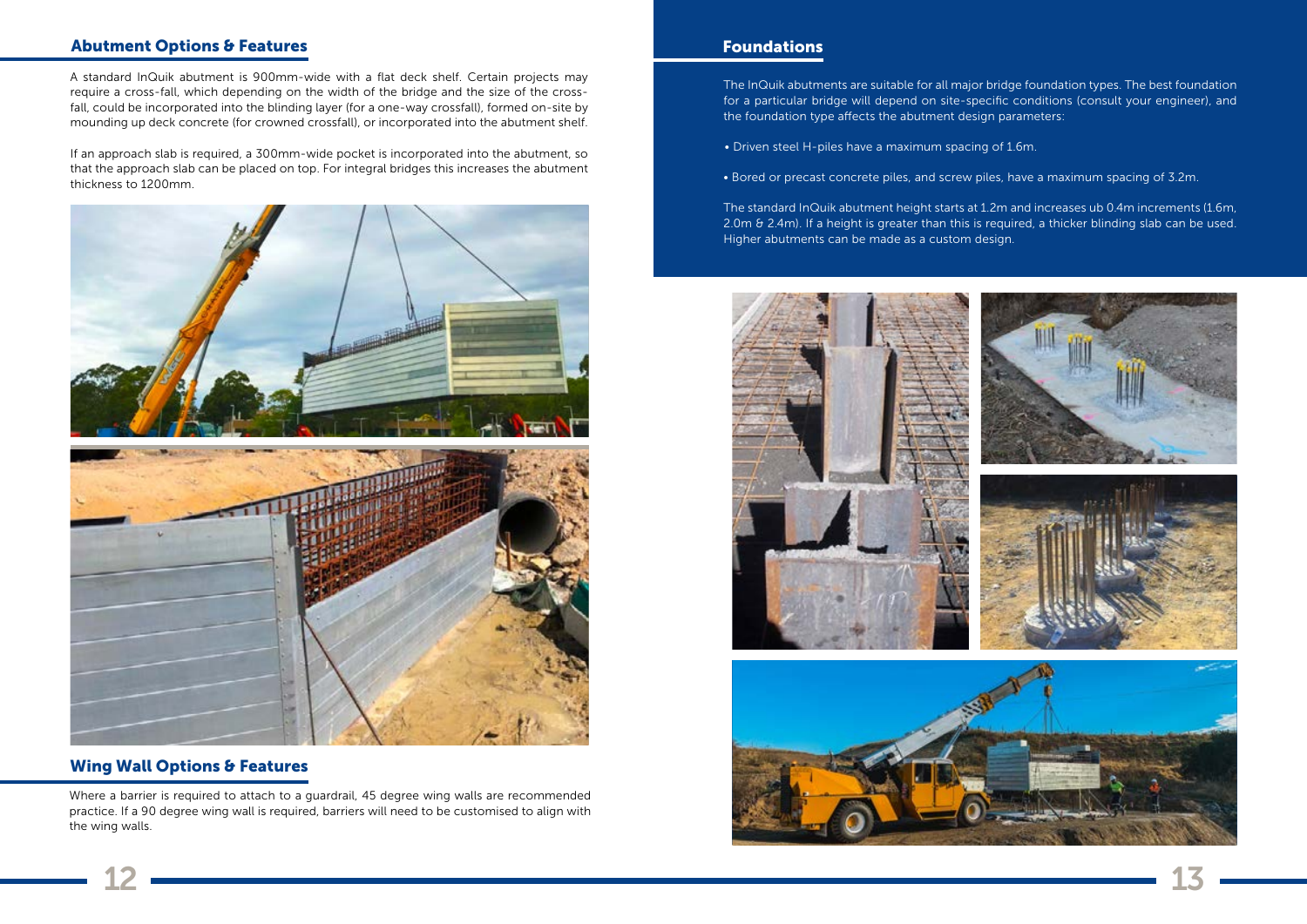

# Multi-Span Bridges **InQuik HM32 Bridge**<br>
8 Structures & Structures The InQuik HM32 bridge has been specifically developed to provide a cost-effective bridge

In addition to single-span bridges, the InQuik system can be used for multi-span bridges, wharves, jetties, elevated roads and rail crossings. InQuik has developed its own headstock and bladepier designs, which are similar in construction to the abutment design.

Currently, InQuik headstocks and bladepiers have a simply supported articulation with the deck panels on top. As such, they require bearings and tie-downs between the intermediate support and the deck panels.

A fully integral InQuik headstock/bladepier design is currently in development.

| <b>HEADSTOCK</b><br><b>DIMENSIONS</b> | <b>FOUNDATIONS</b>                                                                                                                                                                              |
|---------------------------------------|-------------------------------------------------------------------------------------------------------------------------------------------------------------------------------------------------|
| $1.0m$ (H) $\times$ 1.2m (W)          | • Common foundation types include bored concrete piles and driven<br>steel piles (UC or CHS)<br>. Pile collars can be used to support the headstock on an embedded<br>concrete pile if required |

For multi-span bridges, the decks can be tied down to the headstocks using brackets. Elastomeric strip bearings are generally used for the headstock shelf, as well as buffer bearings for the downstream side of the bridge. Through-bolts to tie together adjacent spans are also typically used to help transfer loads between the spans.

All simply supported decks have a 100mm gap under the end beam, so that a jack may be used to lift the deck for bearing replacement in the future.

for private and remote crossings. The bridge has a fully integral design to minimise long-term maintenance needs. It is 3.2m wide, and comes in 6.1, 9.1 and 12.1m spans. The bridge is rated for a load of up to 68 tonnes, and the depth of the deck panels is 700mm.

To save cost, the abutments can be supplied without cladding (as reinforcing cages only). The abutment formwork would then be constructed on-site and removed once the bridge concrete has cured.





| <b>DECK SPANS</b>                | $\cdot$ 6.1m<br>$\cdot$ 9.1 $m$<br>$\cdot$ 12.1 $m$                                  |                         |          |                                                            |
|----------------------------------|--------------------------------------------------------------------------------------|-------------------------|----------|------------------------------------------------------------|
| <b>WIDTH</b>                     | $\cdot$ 3.2m                                                                         |                         |          |                                                            |
| <b>ABUTMENT</b><br><b>HEIGHT</b> | • 1.2m standard only                                                                 | <b>HM32 SPAN</b><br>(m) | MASS (t) | <b>APPROX. CONCRETE</b><br><b>VOLUME</b> (m <sup>3</sup> ) |
|                                  |                                                                                      | 6.1                     | 2.5      | 6.8                                                        |
| <b>ABUTMENT</b>                  | • Reinforcing cage only                                                              | 9.1                     | 3.8      | 10.1                                                       |
| <b>FORMWORK</b>                  | • With full cladding                                                                 | 12.1                    | 5.9      | 13.5                                                       |
| <b>WING WALLS</b>                | • Wing walls optional<br>• Length: 2.7m<br>• Angle to abutment: 45° or<br>$90^\circ$ |                         | . As     |                                                            |

Cross-section of an InQuik headstock, showing possible deck connection detail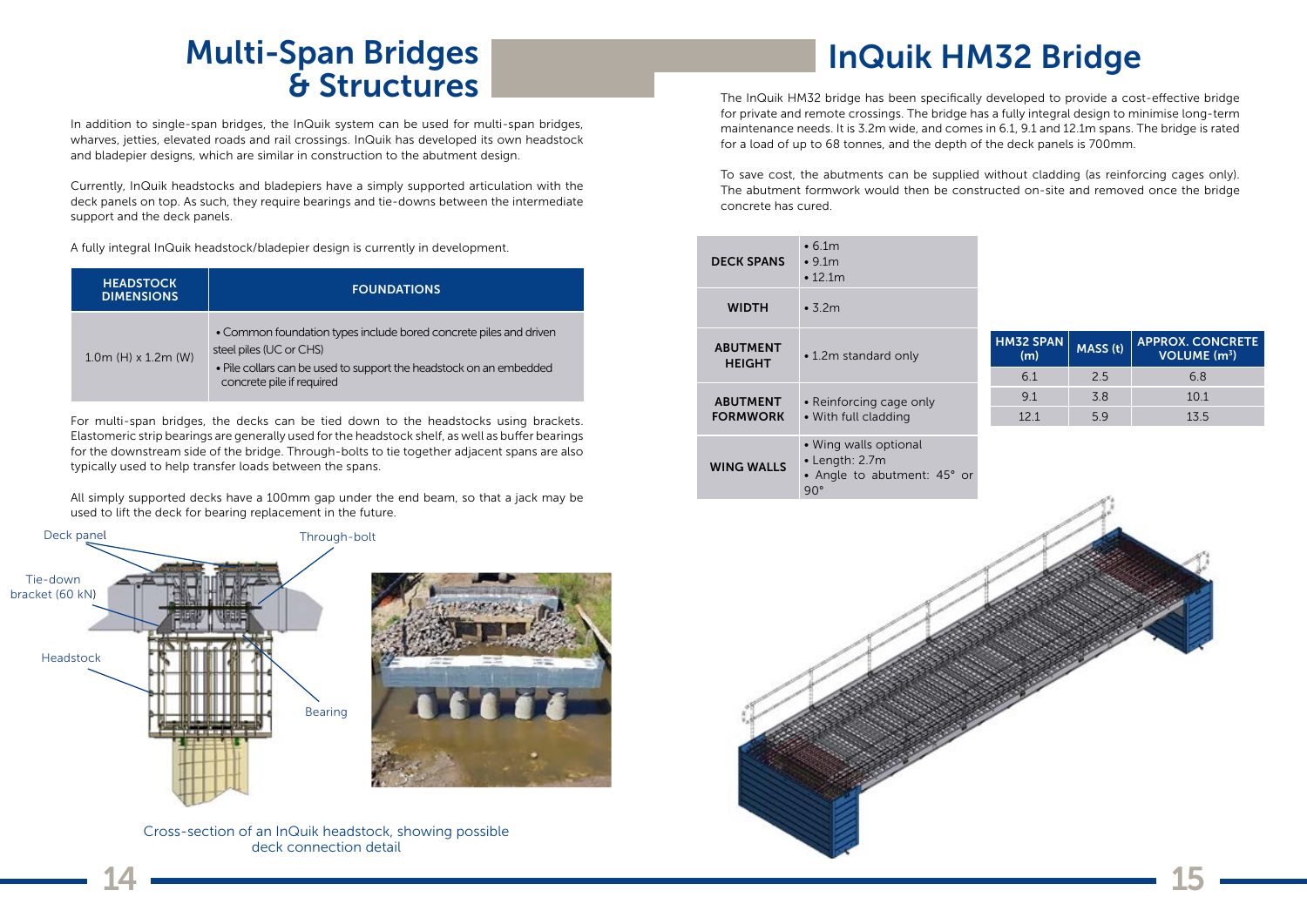## InQuik CR370 Bridge

| <b>DECK SPAN</b>       | $\cdot$ 6.4m                                                               |
|------------------------|----------------------------------------------------------------------------|
| <b>WIDTH</b>           | • As per standard IQ700 bridges                                            |
| <b>ABUTMENT HEIGHT</b> | • Standard 1.2 $m$<br>$\cdot$ 1.8m & 2.4m options                          |
| <b>WING WALLS</b>      | • Wing walls optional<br>• Length: 2.7m<br>• Angle to abutment: 45° or 90° |
| <b>BARRIERS</b>        | · Side-mounted low performance barrier<br>(optional)                       |



The InQuik CR370 bridge has been developed to address the need to replace culverts and small bridges by local councils, farmers and primary producers.

In addition to the standard InQuik bridge components, we can also provide custom design features at additional cost.

This short-span bridge product has been specifically designed with a 370mm deep deck profile for ease of water afflux, and is available in a 6.4m span with the same bridge widths as the IQ700 design.

The CR370 has a fully integral design, and is load rated to SM1600.

## Custom Design Features

han 2.4m may be possible, but require project verification

arrangements may be possible, but require neering

ed it can be designed into the headstock. It

non-standard barrier designs, according to e InQuik system is suitable for up to medium s, but unusual barrier designs may require ion

and larger crossfalls, one-way or crowned corporated into abutment shelf

n be incorporated underneath the bridge for signs only.

services can be mounted on a bracket at the

| <b>ABUTMENT HEIGHTS</b>               | • Abutments higher tha<br>specific engineering ve                                                     |
|---------------------------------------|-------------------------------------------------------------------------------------------------------|
| <b>WING WALLS</b>                     | • Custom wing wall ar<br>project specific engine                                                      |
| <b>MULTI-SPAN</b><br><b>HEADSTOCK</b> | • If crossfall is required<br>will sit flat on the piles.                                             |
| <b>BARRIER DESIGN</b>                 | · We can incorporate r<br>site requirements. The<br>performance barriers,<br>engineering verificatior |
| <b>DECK SLOPE</b>                     | • For wider bridges ar<br>crossfalls may be inco                                                      |
| <b>SERVICES</b>                       | · Service brackets can<br>simply-supported desi<br>•For integral bridges, se<br>side of the bridge    |



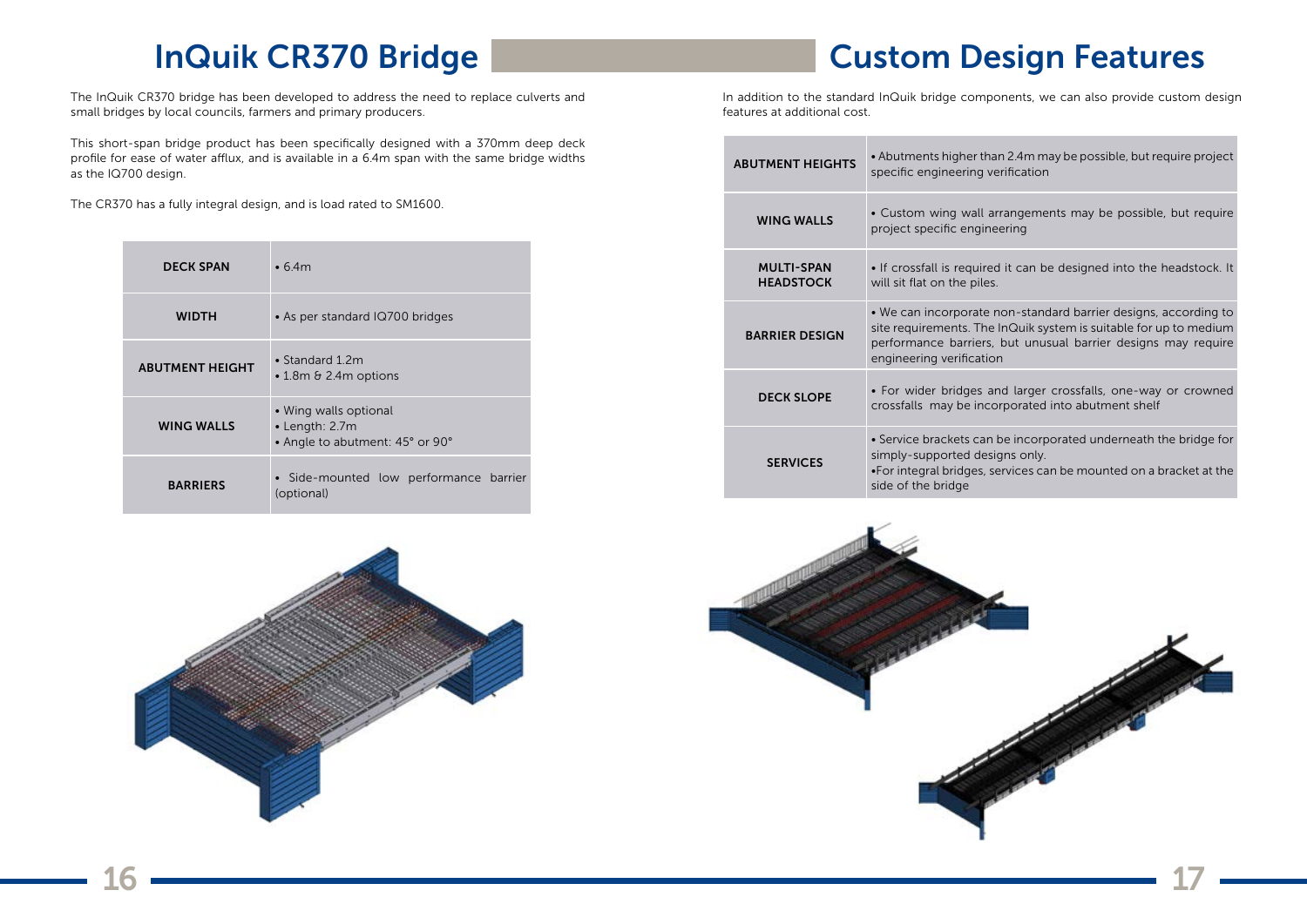13.7M DUAL-LANE INTEGRAL BRIDGE

#### 3-panel, dual-lane bridge with side-mounted barrier

This single-span bridge has an SM1600 load rating, and uses  $3 \times 2.44$ m-wide deck panels with  $2 \times 550$  mm in-fill spacer sections between the panels, giving a total deck width of 8.42m. The abutment is 1.8m high with a 0.7m backwall rebate, and the wing walls are 2.5m high (to the height of the deck), 2.7m long and angled at 45° to the abutments. The foundations are H-piles. This bridge has side-mounted barrier posts attached to a Thrie-beam guardrail.

## Sample Orders

#### 3-panel, dual-lane bridge with side-mounted barrier



This single-span bridge has a SM1600 load rating, and uses  $3 \times 2.44$ m-wide deck panels to give a total deck width of 7.2m. The abutment is 1.2m high with a 0.7m backwall rebate. This bridge has side-mounted barrier posts attached to a Thrie-beam guardrail.

| <b>QTY</b>     | <b>InQuik Components</b>                                           | Total<br>Mass (t) | Concrete<br>(m <sup>3</sup> ) |
|----------------|--------------------------------------------------------------------|-------------------|-------------------------------|
|                |                                                                    |                   |                               |
| $\overline{3}$ | 12.1m Magnelis IQ700 SM1600-rated deck panel (2.44 $\times$ 12.1m) | 14.2              | 30.5                          |
| 2              | Double-lane abutment (7.2x1.2m)                                    | 3.6               | 21.8                          |
| $\mathbf{1}$   | Side-mounted barrier posts and Thrie-beam guardrail                | 1.1               |                               |
| $\mathbf 1$    | Deck-abutment integration tie-bar set                              | 1.2               |                               |
|                |                                                                    |                   |                               |
|                | <b>TOTAL:</b>                                                      | <b>201</b>        | 52.3                          |

| <b>QTY</b>     | <b>InQuik Components</b>                                               | <b>Total</b><br>Mass (t) | <b>Concrete</b><br>(m <sup>3</sup> ) |
|----------------|------------------------------------------------------------------------|--------------------------|--------------------------------------|
|                |                                                                        |                          |                                      |
| 3              | 13.7m Magnelis IQ700 SM1600-rated deck panel (2.44 $\times$ 13.7m)     | 17.4                     |                                      |
| 2              | 0.55x13.7m in-fill tray section with reinforcing bars                  | 1.0                      | $-38.3$                              |
| $\overline{2}$ | Double-lane abutment $(8.42x1.8m) + 45^{\circ}$ wing wall $(2.7m)$ set | 8.1                      | 47.6                                 |
| $\mathbf{1}$   | Deck-abutment integration tie-bar set                                  | 1.9                      |                                      |
|                |                                                                        |                          |                                      |
|                |                                                                        |                          |                                      |
|                | TOTAL:                                                                 | 28.4                     | 85.9                                 |

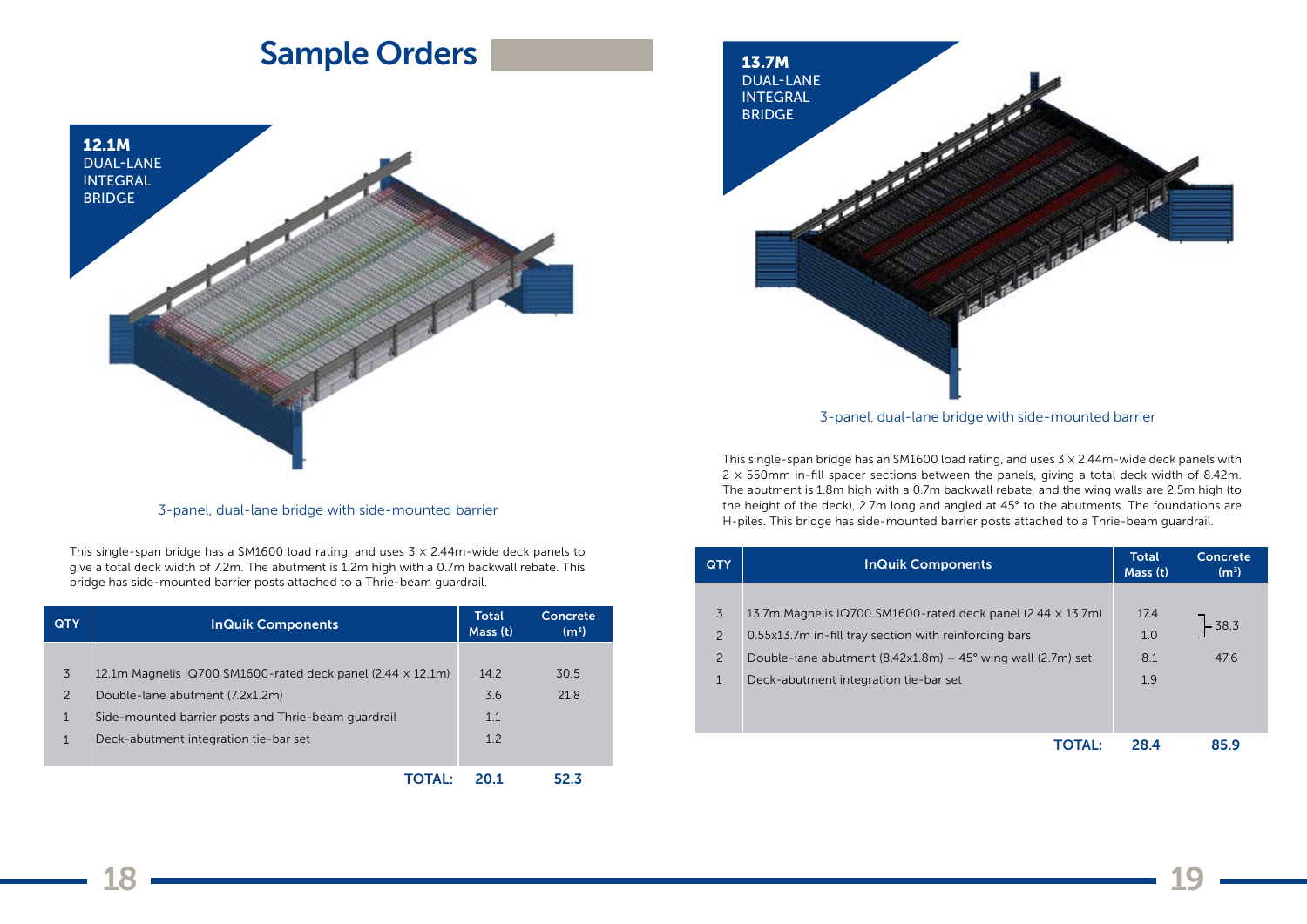

Multi-span dual-lane semi-integral bridge with steel regular performance barrier

This dual-lane, 2-span bridge has a SM1600 load rating and is 24.2m long. Each span uses 4  $\times$  2.44m-wide deck panels with 1  $\times$  140mm in-fill spacer sections between the centre panels, giving a total deck width of 9.90m. The integral abutments are 1.2m high, with an approach slab pocket in the backwall. The deck is simply supported over the headstocks using elastomeric bearing strips. This bridge has a regular performance steel barrier, and the foundations are H-piles with concrete collars.

This bridge had side-mounted brackets supporting services.

This single-lane, 6.4-span bridge has a SM1600 load rating, with  $2 \times 2.44$ m-wide deck panels that give a total deck width of 4.8m. The abutment is 1.2m high with a 0.37m backwall rebate, and the wing walls are 1.57m high (to the height of the deck), 1.8m long and angled at 90° to the abutments. The deck has castellated kerbs.

| <b>QTY</b>     | <b>InQuik Components</b>                                                                | <b>Total</b><br>Mass (t) | <b>Concrete</b><br>(m <sup>3</sup> ) |
|----------------|-----------------------------------------------------------------------------------------|--------------------------|--------------------------------------|
| 8              | 12.1m Magnelis IQ700 semi-integral SM1600-rated deck panel<br>$(2.44 \times 12.1m)$     | 39.4                     | 140.8                                |
| $\overline{4}$ | 12.1m Magnelis IQ700 bearing-supported SM1600-rated deck<br>panel $(2.44 \times 12.1m)$ | 20.1                     |                                      |
| $\overline{2}$ | Integral abutment (9.9x1.2m) with approach slab pocket                                  | 6.6                      | 23.4                                 |
| $\overline{2}$ | Bearing headstock $(10.4 \times 1.2 \times 1.2 \text{m})$                               | 9.4                      | 16.0                                 |
| 16             | Elastomeric bearings strips (2.4m-long)                                                 |                          |                                      |
| $\mathbf{1}$   | Deck-abutment integration tie-bar set                                                   | 3.0                      |                                      |
| $\mathbf{1}$   | Assembly components (through-bolts, fasteners, etc)                                     |                          |                                      |
|                |                                                                                         | 78.5                     | 180.2                                |

#### 6.4m-span single-lane CR370 bridge with castellated kerb



| <b>QTY</b>    | <b>InQuik Components</b>                                                            | <b>Total</b><br>Mass (t) | Concrete<br>(m <sup>3</sup> ) |
|---------------|-------------------------------------------------------------------------------------|--------------------------|-------------------------------|
| 2             | 12.1m Magnelis IQ700 semi-integral SM1600-rated deck panel<br>$(2.44 \times 12.1m)$ | 2.6                      | 7.6                           |
| $\mathcal{P}$ | Integral abutment $(4.8x1.2m) + 90^\circ$ wing wall $(1.8m)$ set                    | 3.0                      | 15.7                          |
| 1             | Deck-abutment integration tie-bar set                                               | 0.5                      |                               |
|               |                                                                                     | 6.1                      | 23.3                          |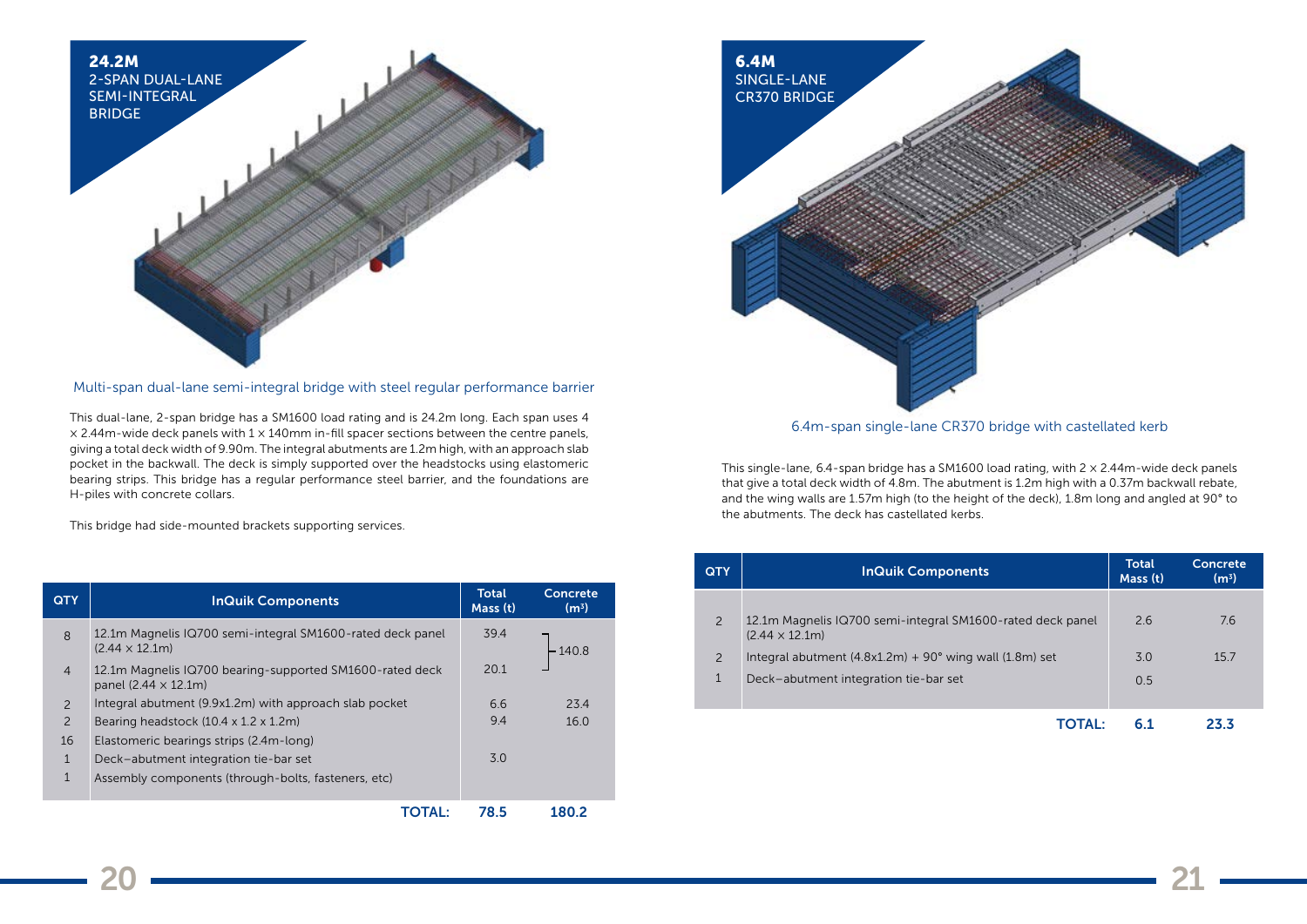

## InQuik Bridge Timeline